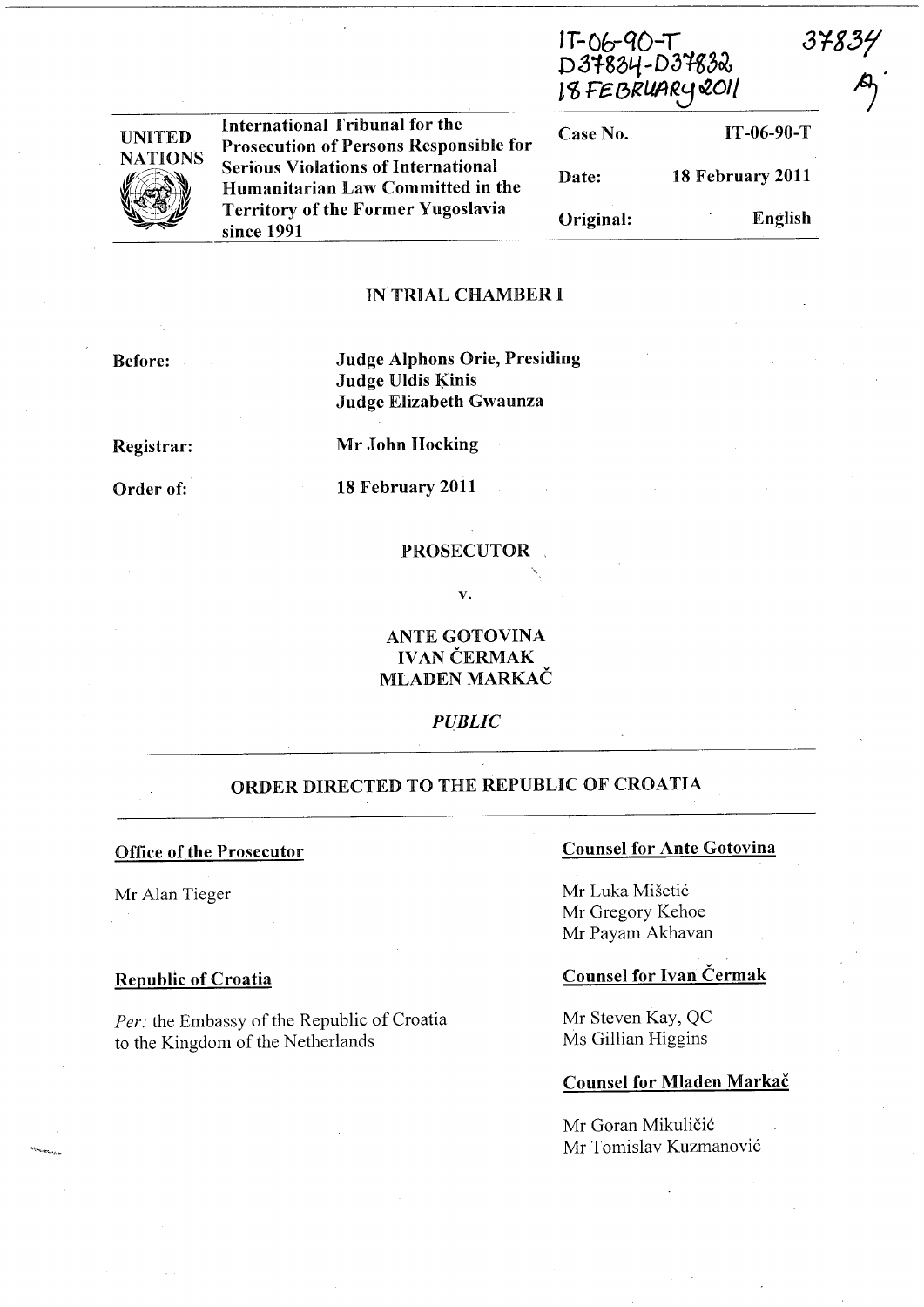1. On 12 March 2010, the Chamber issued its "Decision on requests for permanent restraining orders directed to the Republic of Croatia" ("Decision of 12 March 2010"). In this Decision, the Chamber, *inter alia,* denied Gotovina Defence requests for a permanent restraining order directed to the Republic of Croatia ("Croatia") to (i) cease the preliminary investigations and criminal prosecutions against Mr Ivanović and Mr Ribičić and (ii) stop all searches of records and computers in its custody which were seized from Gotovina Defence offices or members.<sup>1</sup> The Chamber recalls the procedural history and parties' submissions related to those requests set out in the Decision of 12 March 2010.<sup>2</sup>

2. On 14 February 2011, the Appeals Chamber issued its "Decision on Gotovina Defence appeal against 12 March 2010 Decision on requests for permanent restraining orders directed to the Republic of Croatia" ("Decision of 14 February 2011 "). The Chamber refers to the applicable law as expounded in this Decision and to the Appeals Chamber's findings therein. 3 The Appeals Chamber granted the Gotovina Defence appeal in part and ordered the Trial Chamber to issue the below orders to Croatia.4 The Chamber clarifies that the below orders replace the relevant parts of its orders of the Decision of 12 March 2010, thereby terminating the procedures set out therein and rendering moot the suspension of deadlines of the "Decision on Defence request for certification to appeal the Trial Chamber decision of 12 March 2010" of 21 April 2010.

## DISPOSITION

3. For the foregoing reasons, pursuant to Article 30 (4) of the Statute of the Tribunal and Rule 54 of the Rules of Procedure and Evidence, the Chamber ORDERS Croatia to:

, 1. Cease all criminal proceedings against members of the Gotovina Defence for acts performed in the fulfilment of their official function before the Tribunal;

**2.** Cease and desist from all current and future investigative activities against members of the Gotovina Defence for acts performed in the fulfilment of their official function before the Tribunal, including searches of their persons or premises; and

<sup>1</sup> Decision of 12 March 2010, para. 77 *(G)* and (8).

 $2$  Decision of 12 March 2010, paras 1-19.

<sup>3</sup> Decision of 14 February 2011, paras 26-36, 45, 67-70.

<sup>&</sup>lt;sup>4</sup> Decision of 14 February 2011, paras 33, 35-36, 45, 67, 71.